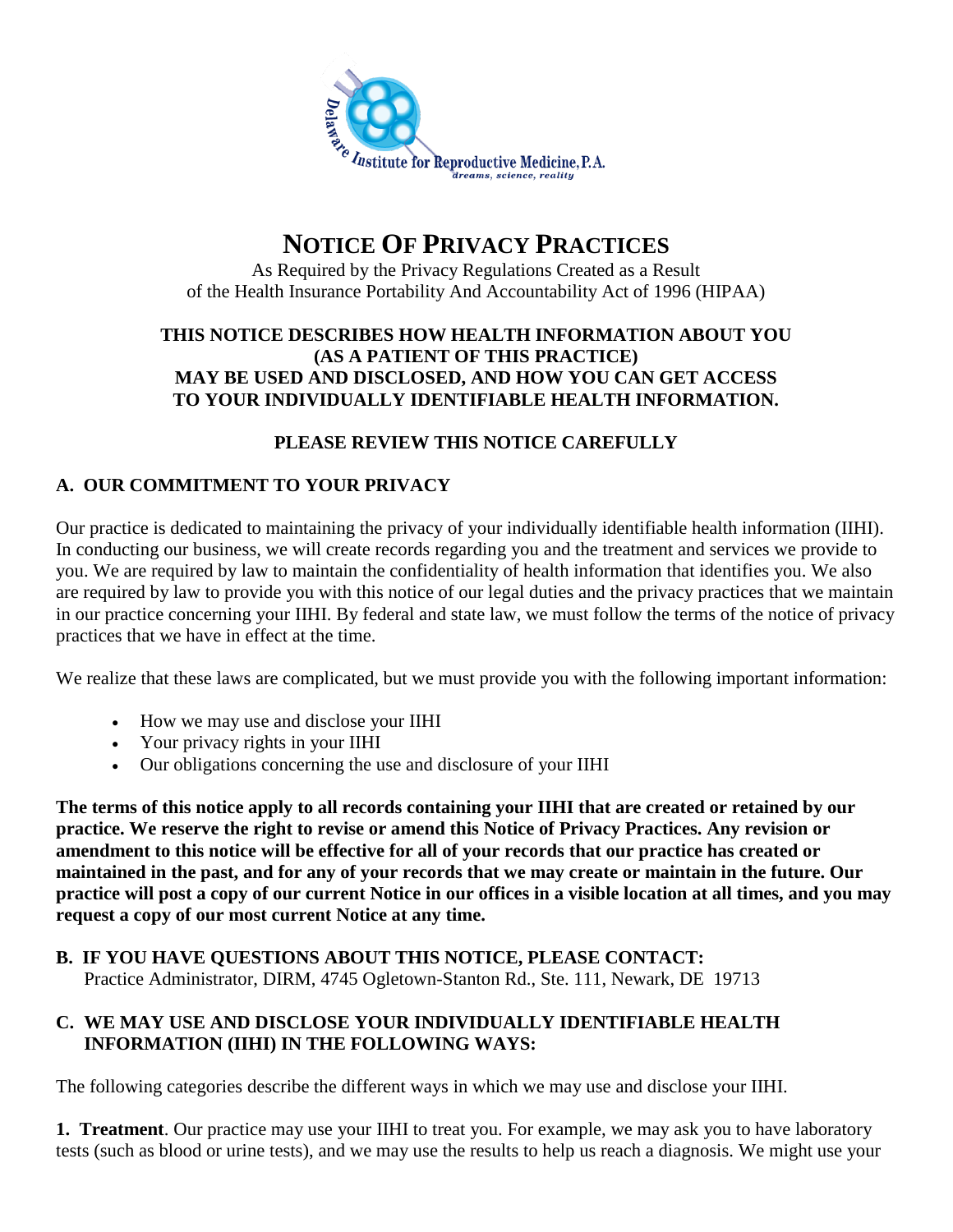IIHI in order to write a prescription for you, or we might disclose your IIHI to a pharmacy when we order a prescription for you. Many of the people who work for our practice – including, but not limited to, our doctors and nurses – may use or disclose your IIHI in order to treat you or to assist others in your treatment. Additionally, we may disclose your IIHI to others who may assist in your care, such as your spouse, children or parents. Finally, we may also disclose your IIHI to other health care providers for purposes related to your treatment.

**2. Payment**. Our practice may use and disclose your IIHI in order to bill and collect payment for the services and items you may receive from us. For example, we may contact your health insurer to certify that you are eligible for benefits (and for what range of benefits), and we may provide your insurer with details regarding your treatment to determine if your insurer will cover, or pay for, your treatment. We also may use and disclose your IIHI to obtain payment from third parties that may be responsible for such costs, such as family members. Also, we may use your IIHI to bill you directly for services and items. We may disclose your IIHI to other health care providers and entities to assist in their billing and collection efforts.

**3. Health Care Operations**. Our practice may use and disclose your IIHI to operate our business. As examples of the ways in which we may use and disclose your information for our operations, our practice may use your IIHI to evaluate the quality of care you received from us, or to conduct cost-management and business planning activities for our practice. We may disclose your IIHI to other health care providers and entities to assist in their health care operations.

#### **OPTIONAL:**

**4. Appointment Reminders**. Our practice may use and disclose your IIHI to contact you and remind you of an appointment.

### **OPTIONAL:**

**5. Treatment Options**. Our practice may use and disclose your IIHI to inform you of potential treatment options or alternatives.

#### **OPTIONAL:**

**6. Health-Related Benefits and Services**. Our practice may use and disclose your IIHI to inform you of health-related benefits or services that may be of interest to you.

#### **OPTIONAL:**

**7. Release of Information to Family/Friends**. Our practice may release your IIHI to a friend or family member that is involved in your care, or who assists in taking care of you. For example, a parent or guardian may ask that a babysitter take their child to the pediatrician's office for treatment of a cold. In this example, the babysitter may have access to this child's medical information.

**8. Disclosures Required By Law**. Our practice will use and disclose your IIHI when we are required to do so by federal, state or local law.

# **D. USE AND DISCLOSURE OF YOUR IIHI IN CERTAIN SPECIAL CIRCUMSTANCES**

The following categories describe unique scenarios in which we may use or disclose your identifiable health information:

**1. Public Health Risks**. Our practice may disclose your IIHI to public health authorities that are authorized by law to collect information for the purpose of: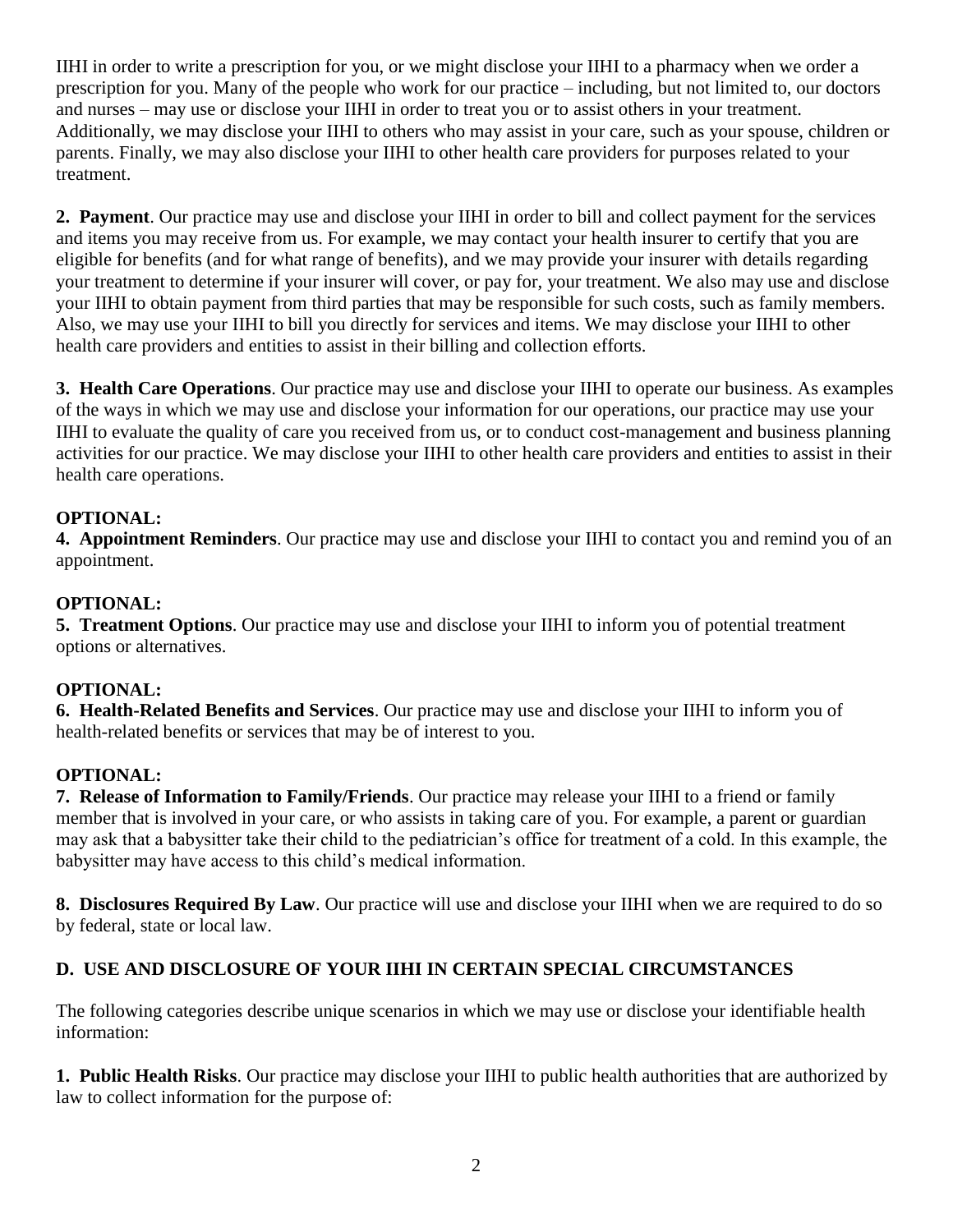- maintaining vital records, such as births and deaths
- reporting child abuse or neglect
- preventing or controlling disease, injury or disability
- notifying a person regarding potential exposure to a communicable disease
- notifying a person regarding a potential risk for spreading or contracting a disease or condition
- reporting reactions to drugs or problems with products or devices
- notifying individuals if a product or device they may be using has been recalled
- notifying appropriate government agency(ies) and authority(ies) regarding the potential abuse or neglect of an adult patient (including domestic violence); however, we will only disclose this information if the patient agrees or we are required or authorized by law to disclose this information
- notifying your employer under limited circumstances related primarily to workplace injury or illness or medical surveillance.

**2. Health Oversight Activities**. Our practice may disclose your IIHI to a health oversight agency for activities authorized by law. Oversight activities can include, for example, investigations, inspections, audits, surveys, licensure and disciplinary actions; civil, administrative, and criminal procedures or actions; or other activities necessary for the government to monitor government programs, compliance with civil rights laws and the health care system in general.

**3. Lawsuits and Similar Proceedings**. Our practice may use and disclose your IIHI in response to a court or administrative order, if you are involved in a lawsuit or similar proceeding. We also may disclose your IIHI in response to a discovery request, subpoena, or other lawful process by another party involved in the dispute, but only if we have made an effort to inform you of the request or to obtain an order protecting the information the party has requested.

**4. Law Enforcement**. We may release IIHI if asked to do so by a law enforcement official:

- Regarding a crime victim in certain situations, if we are unable to obtain the person's agreement
- Concerning a death we believe has resulted from criminal conduct
- Regarding criminal conduct at our offices
- In response to a warrant, summons, court order, subpoena or similar legal process
- To identify/locate a suspect, material witness, fugitive or missing person
- In an emergency, to report a crime (including the location or victim(s) of the crime, or the description, identity or location of the perpetrator)

# **OPTIONAL:**

**5. Deceased Patients**. Our practice may release IIHI to a medical examiner or coroner to identify a deceased individual or to identify the cause of death. If necessary, we also may release information in order for funeral directors to perform their jobs.

# **OPTIONAL:**

**6. Organ and Tissue Donation**. Our practice may release your IIHI to organizations that handle organ, eye or tissue procurement or transplantation, including organ donation banks, as necessary to facilitate organ or tissue donation and transplantation if you are an organ donor.

# **OPTIONAL:**

**7. Research**. Our practice may use and disclose your IIHI for research purposes in certain limited circumstances. We will obtain your written authorization to use your IIHI for research purposes except when an Institutional Review Board or Privacy Board has determined that the waiver of your authorization satisfies the following: (i) the use or disclosure involves no more than a minimal risk to your privacy based on the following: (A) an adequate plan to protect the identifiers from improper use and disclosure; (B) an adequate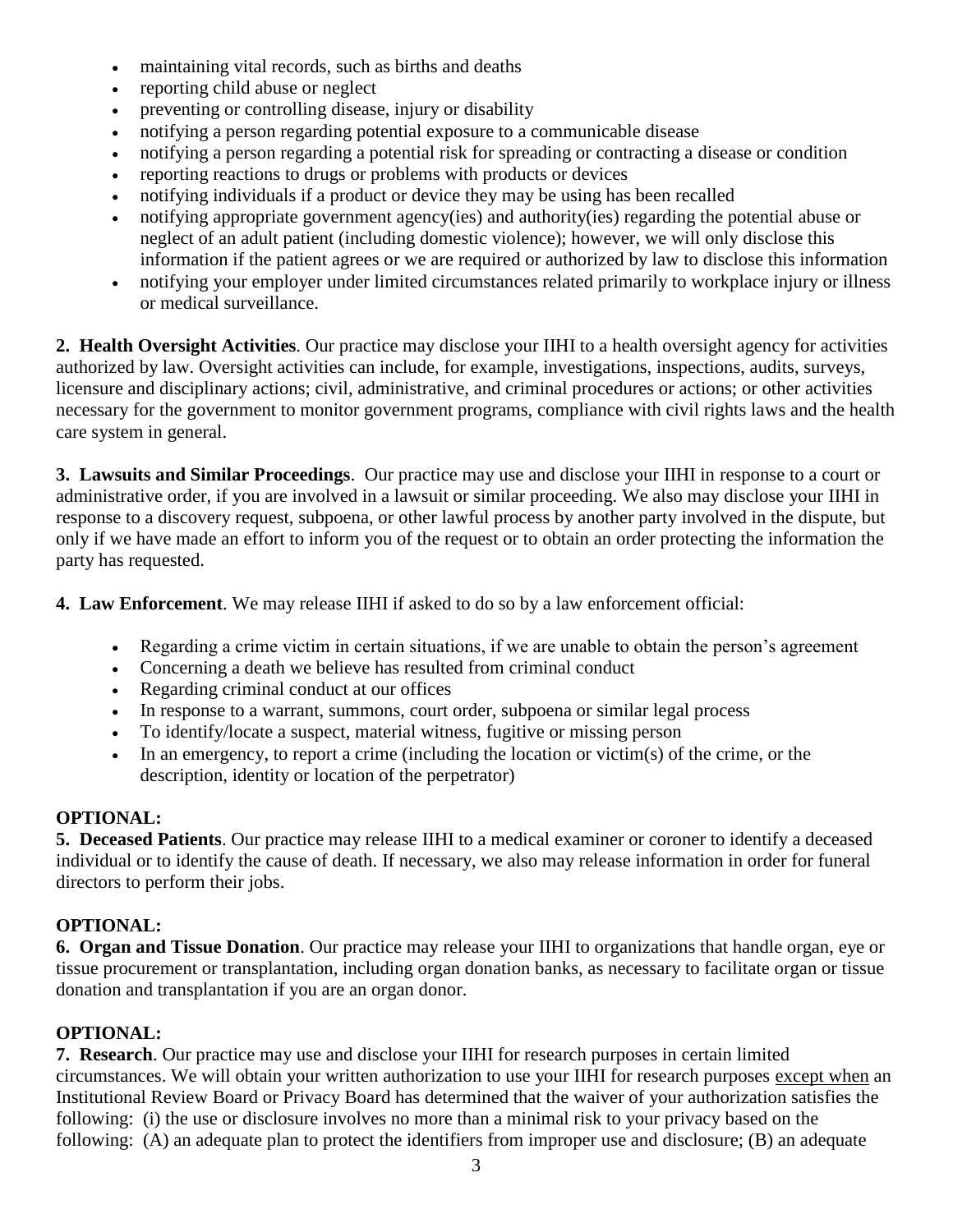plan to destroy the identifiers at the earliest opportunity consistent with the research (unless there is a health or research justification for retaining the identifiers or such retention is otherwise required by law); and (C) adequate written assurances that the PHI will not be re-used or disclosed to any other person or entity (except as required by law) for authorized oversight of the research study, or for other research for which the use or disclosure would otherwise be permitted; (ii) the research could not practicably be conducted without the waiver; and (iii) the research could not practicably be conducted without access to and use of the PHI.

**8. Serious Threats to Health or Safety**. Our practice may use and disclose your IIHI when necessary to reduce or prevent a serious threat to your health and safety or the health and safety of another individual or the public. Under these circumstances, we will only make disclosures to a person or organization able to help prevent the threat.

**9. Military**. Our practice may disclose your IIHI if you are a member of U.S. or foreign military forces (including veterans) and if required by the appropriate authorities.

**10. National Security**. Our practice may disclose your IIHI to federal officials for intelligence and national security activities authorized by law. We also may disclose your IIHI to federal officials in order to protect the President, other officials or foreign heads of state, or to conduct investigations.

**11. Inmates**. Our practice may disclose your IIHI to correctional institutions or law enforcement officials if you are an inmate or under the custody of a law enforcement official. Disclosure for these purposes would be necessary: (a) for the institution to provide health care services to you; (b) for the safety and security of the institution; and/or (c) to protect your health and safety or the health and safety of other individuals.

**12. Workers' Compensation**. Our practice may release your IIHI for workers' compensation and similar programs.

# **E. YOUR RIGHTS REGARDING YOUR IIHI**

You have the following rights regarding the IIHI that we maintain about you:

**1. Confidential Communications**. You have the right to request that our practice communicate with you about your health and related issues in a particular manner or at a certain location. For instance, you may ask that we contact you at home, rather than work. In order to request a type of confidential communication, you must make a written request to Linda Carbajal or Julia Stellfox, DIRM, 4745 Ogletown-Stanton Rd., Ste. 111, Newark, DE 19713, specifying the requested method of contact, or the location where you wish to be contacted. Our practice will accommodate **reasonable** requests. You do not need to give a reason for your request.

**2. Requesting Restrictions**. You have the right to request a restriction in our use or disclosure of your IIHI for treatment, payment or health care operations. Additionally, you have the right to request that we restrict our disclosure of your IIHI to only certain individuals involved in your care or the payment for your care, such as family members and friends. **We are not required to agree to your request**; however, if we do agree, we are bound by our agreement except when otherwise required by law, in emergencies, or when the information is necessary to treat you. In order to request a restriction in our use or disclosure of your IIHI, you must make your request in writing to Practice Administrator, DIRM, 4745 Ogletown-Stanton Rd., Ste. 111, Newark, DE 19713. Your request must describe in a clear and concise fashion:

- (a) the information you wish restricted;
- (b) whether you are requesting to limit our practice's use, disclosure or both; and
- (c) to whom you want the limits to apply.